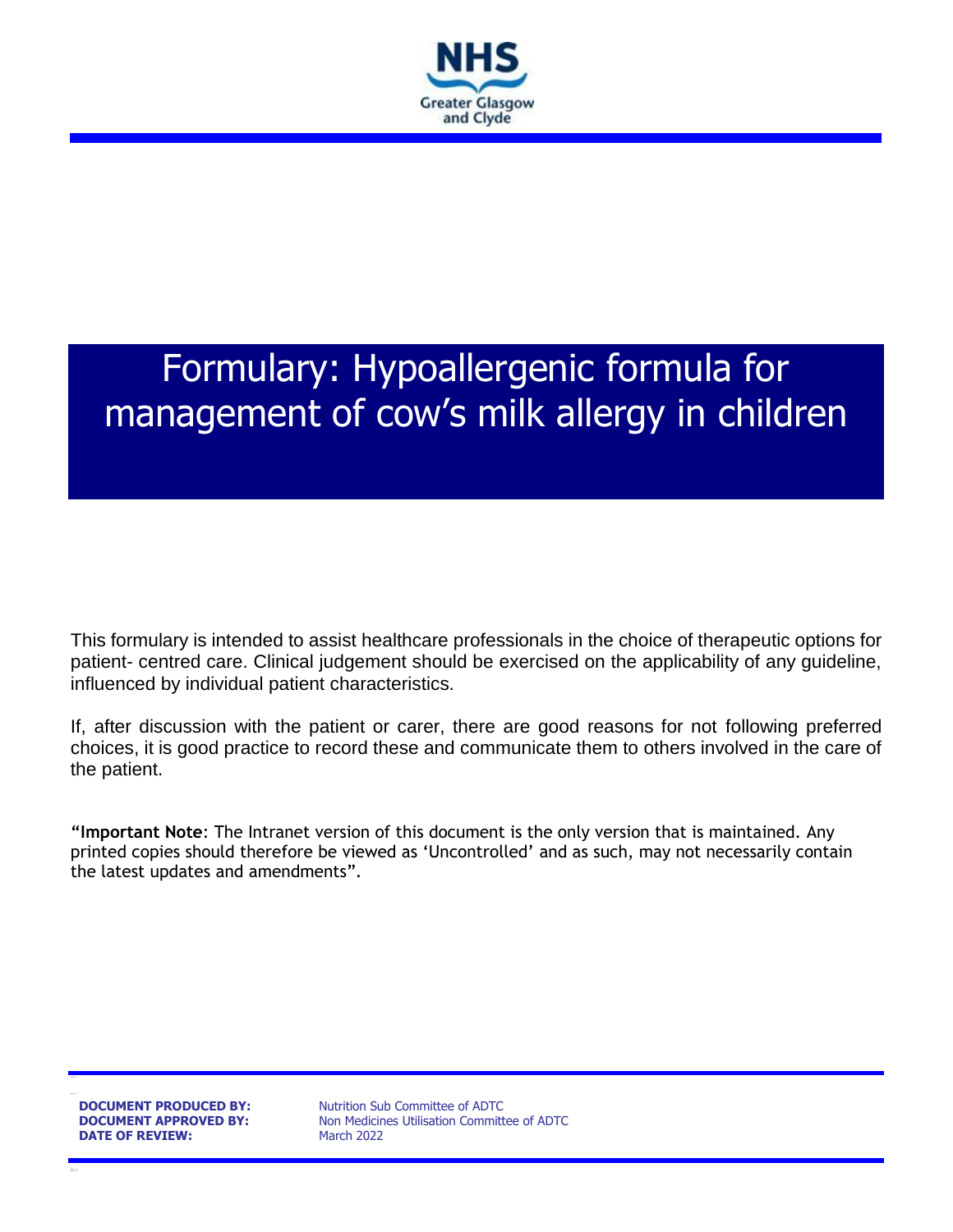

### **Introduction**

This formulary outlines NHS GGC preferred choices when prescribing milk free hypoallergenic formula in the management of cow's milk allergy (CMA) and should be used in conjunction with the clinical guideline 'Allergy management – cow's milk - infants – NHSGGC'. **At all times breast feeding should be supported in infants with CMA .**

We recommend that prescribers follow the formulary guidance below for all new patients requiring hypoallergenic formula. If infants have been prescribed alternative formula and are tolerating these we do not expect prescribers to switch to the preferred listed products.

#### **Quantity to prescribe**

All prescriptions for hypoallergenic formulas should be prescribed as an **acute prescription**; approximately 8 X 400g/450g tins will be required for a 4 week period for children under 6 months. For those over 6 months who are starting to wean the quantity required should decrease each month as food intake increases.

#### **How long to prescribe**

Hypoallergenic formula for the management of **non IgE reactions** to cow's milk should only be prescribed initially for a 2-4 week trial period. This is followed with a home reintroduction of cow's milk to confirm the diagnosis (please refer to clinical guideline). If the diagnosis is confirmed it is recommended that the infant continues on a cow's milk free diet until age 9-12 months and have had a milk free diet for at least 6 months. The managing paediatric dietitian will advise parents on the timing and the stages of-the planned home reintroduction of cow's milk. These infants will require on-going prescription of the hypoallergenic formula during this time.

If the child needs to continue the milk free diet after 12 months, the dietitian will educate the parents on a suitable calcium enriched milk substitutes e.g. soya, oat milk which they can purchase from the supermarket and the requirement for prescribed hypoallergenic formula will cease. **Hypoallergenic formula** should not be prescribed for children > 15months unless advised by a paediatric dietitian and on-going dietetic follow up has been arranged.

#### **Infants with suspected IgE reactions to cow's milk should only have milk reintroduced under medical supervision**

#### **Other formula and milk substitutes**

Other mammalian formula (goat's,sheep milk**)** are not suitable for infants with cow's milk allergy as there is a risk of allergenic cross reactivity with formula or milks based on other mammalian proteins

Supermarket milk substitutes e.g**.** soya, oat and coconut milks are nutritionally incomplete and should not be used as a milk substitute for infants under 12 months.

Rice milks are not suitable for children under the age of 4.5 years due to the high levels of arsenic

#### **Acknowledgements:**

NHSGGC Paediatric Cow's Milk Allergy Guideline Group

NHSGGC Paediatric Dietitians, Royal Hospital for Children

NHS GGC Prescribing Support Dietetic Team